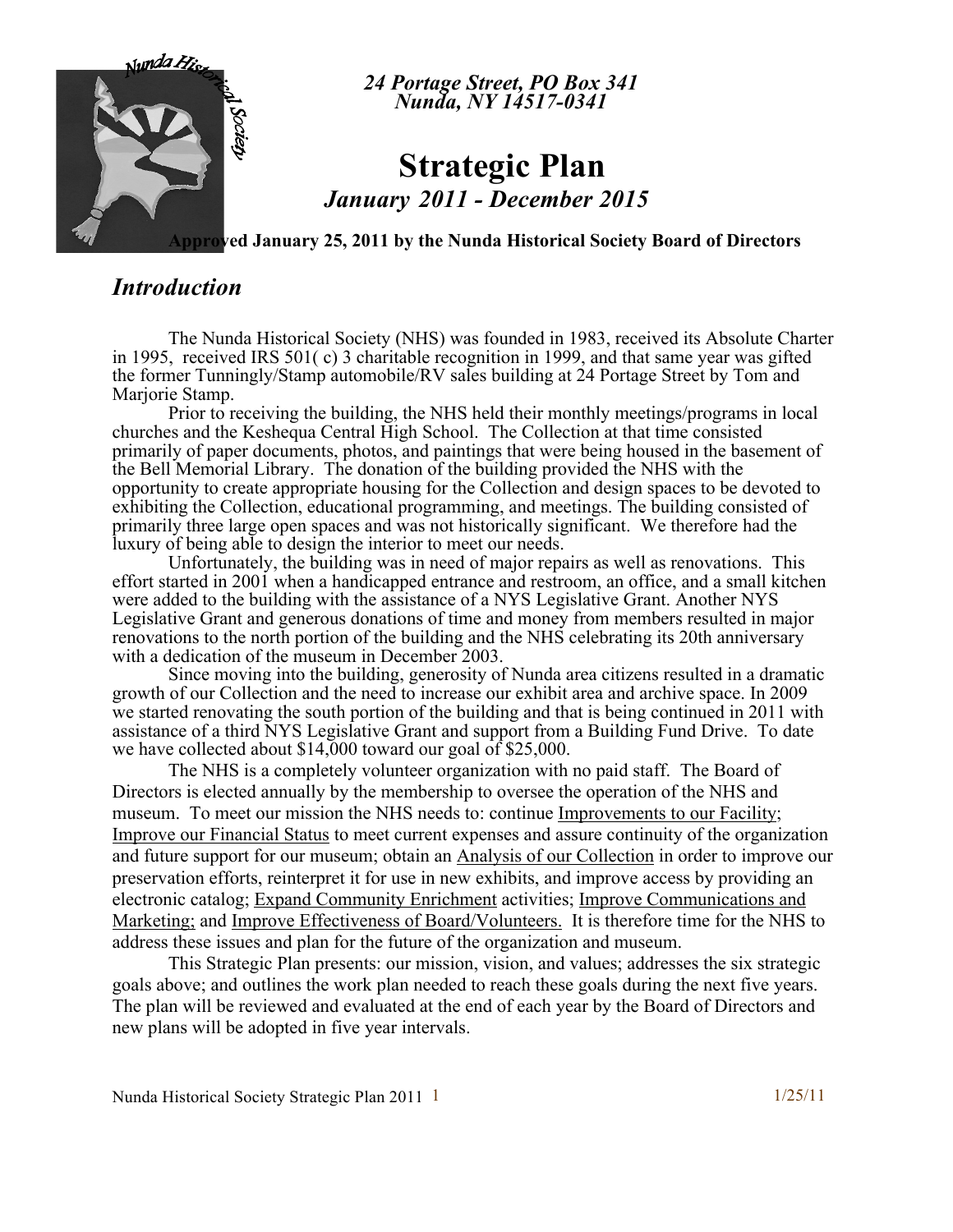# *Mission*

The Nunda Historical Society collects, researches, preserves, interprets, and promotes the history, heritage, and culture of that area of western New York in and around the Town of Nunda and educates the public through its collections and programming.

### *Vision*

The Nunda Historical Society will attract visitors of all ages and inspire interest in the history of the Nunda area by preserving and sharing Nunda's stories through creative programs, quality publications, and innovative exhibits making use of the collections. In addition, the Society's Nunda Family Research Center will become the primary source of information for researching area genealogy, social and cultural questions using the latest technologies.

# *Values & Objectives*

To facilitate decision making in ever-changing environments, the NHS has adopted the following core principles and values to provide guidance. The NHS will:

- Hold historic assets as a public trust
- Maintain focus on the area in and around the Town of Nunda
- Maintain a collection of meaningful materials/objects (the Collection) with emphasis on discovering, collecting, preserving, interpreting and exhibiting these items.
- Develop and maintain a suitable building to serve as: headquarters for the Society; a permanent home for the Collection; and a museum to exhibit the Collection.
- Provide publications related to the history of the Town of Nunda
- Provide the Nunda community with a variety of regularly scheduled quality programs and activities of historic interest.
- Form partnerships with schools, other societies, civic groups, and individuals to promote the mission of the Society
- Develop and maintain a Nunda Family Research Center to collect and preserve genealogy, social, and cultural materials
- Enable and promote research
- Foster openness to the public and accessibility to the handicapped
- Remain dedicated to teaching and learning
- Maintain a viable group of volunteers
- Maintain a policy of non-discrimination in all activities
- Provide a free (or affordable), educational and enjoyable visitor experience.
- Encourage preservation of local landmarks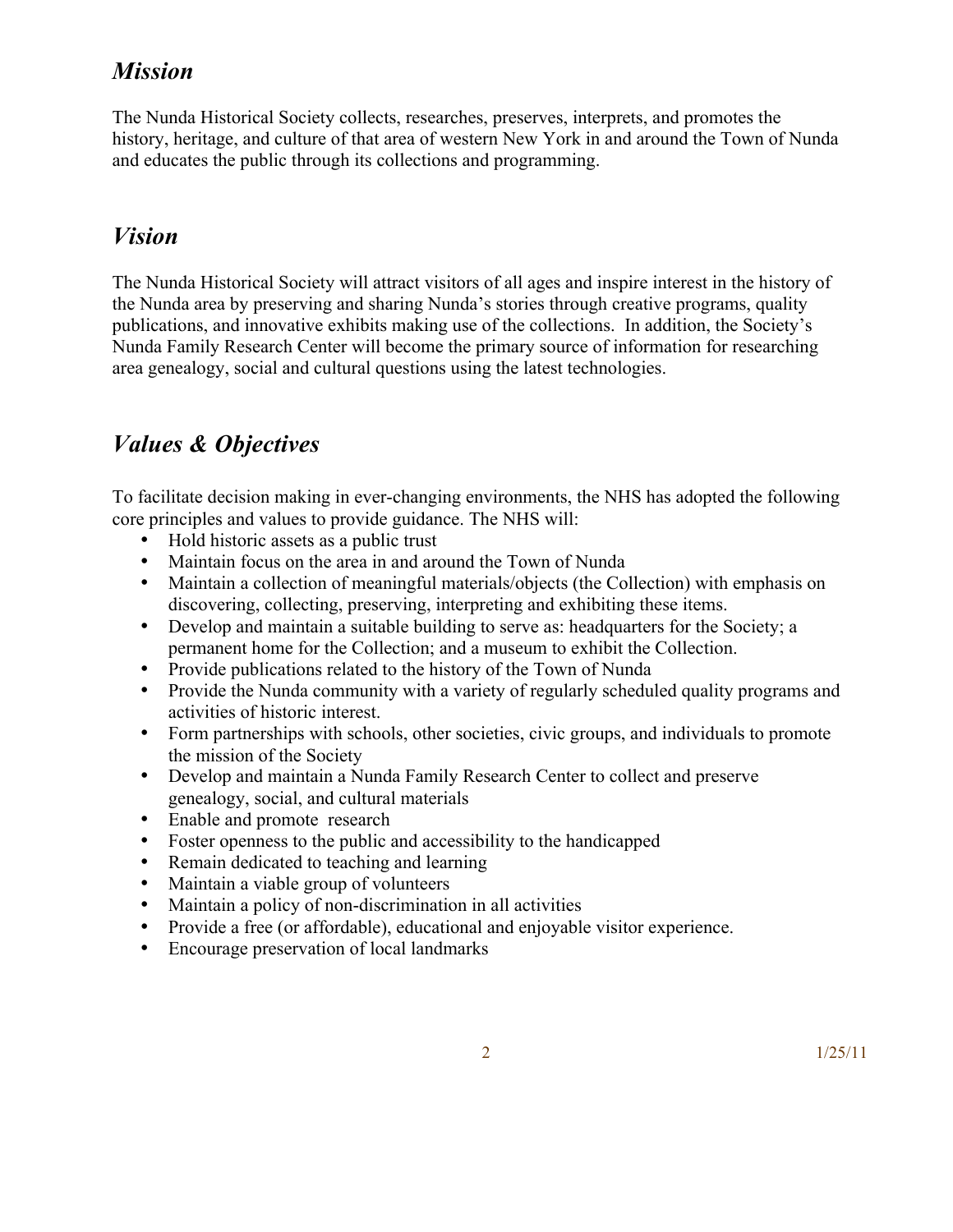### *Strategic Goals (January 2011 – December 2015)*

#### **Strategic Goal #1 Improve & Maintain Facilities**

Complete renovation and furnishing of the south portion of the museum

- Complete interior finishing of this portion of the museum
- Seek assistance in planning for most efficient use of the new archive space and for the exhibit area.
- Purchase storage units/furniture for the archive space
- When available, convert back room into usable maintenance/storage/work area

Identify and furnish space for the Nunda Family Research Center

Complete HVAC system to provide appropriate environments for the Collection Continue to improve Security System, emphasizing security of collections and displays Complete work on exterior of building

- Install appropriate siding to building in keeping with historic stucco front.
- Provide attractive landscaping around building (note signage in Goal #5)
- Plan for outdoor educational space
- Improve drainage on property
- Re-surface parking area

Perform a capital needs assessment to determine cost of above projects.

Perform appropriate annual maintenance to preserve the integrity of the museum

#### **Strategic Goal #2 Improve Financial Status/Remain Debt Free**

Complete Building Fund Drive to raise the targeted \$25,000

Obtain financial support from Town and Village of Nunda

Double membership and seek corporate/business support to increase dues/donations

- Seek donations of securities and inclusion of the NHS in estate plans
- Cultivate donors through written correspondence and personal contact

Investigate new avenues for donations

- Adding Paypal to website
- Become part of the United Way Campaign

Explore appropriate grant opportunities and submit applications

• Museumwise Get Set & Go Grants; CAP; MAP; NYS Conservation Grants; NYSCA Community Arts Grants through GVCA; NYS Legislative Grants; grants through the Rochester Area Foundation and other possibilities

Continue and expand opportunities for income from sales

- Improve advertising and availability of existing books and other sale items
- Annually publish the Historical Society Calendar
- Annually publish at least one new historic monograph
- Annual Yard and Bake Sale
- Christmas Wreath Sale

Create additional fundraisers, including a significant annual event

- Annual Garden Tour
- Bus trips to historic sites in western New York

Establish an Endowment Fund

Operate with balanced budgets and a sound fiscal policy Nunda Historical Society Strategic Plan 2011-2015 *cont.*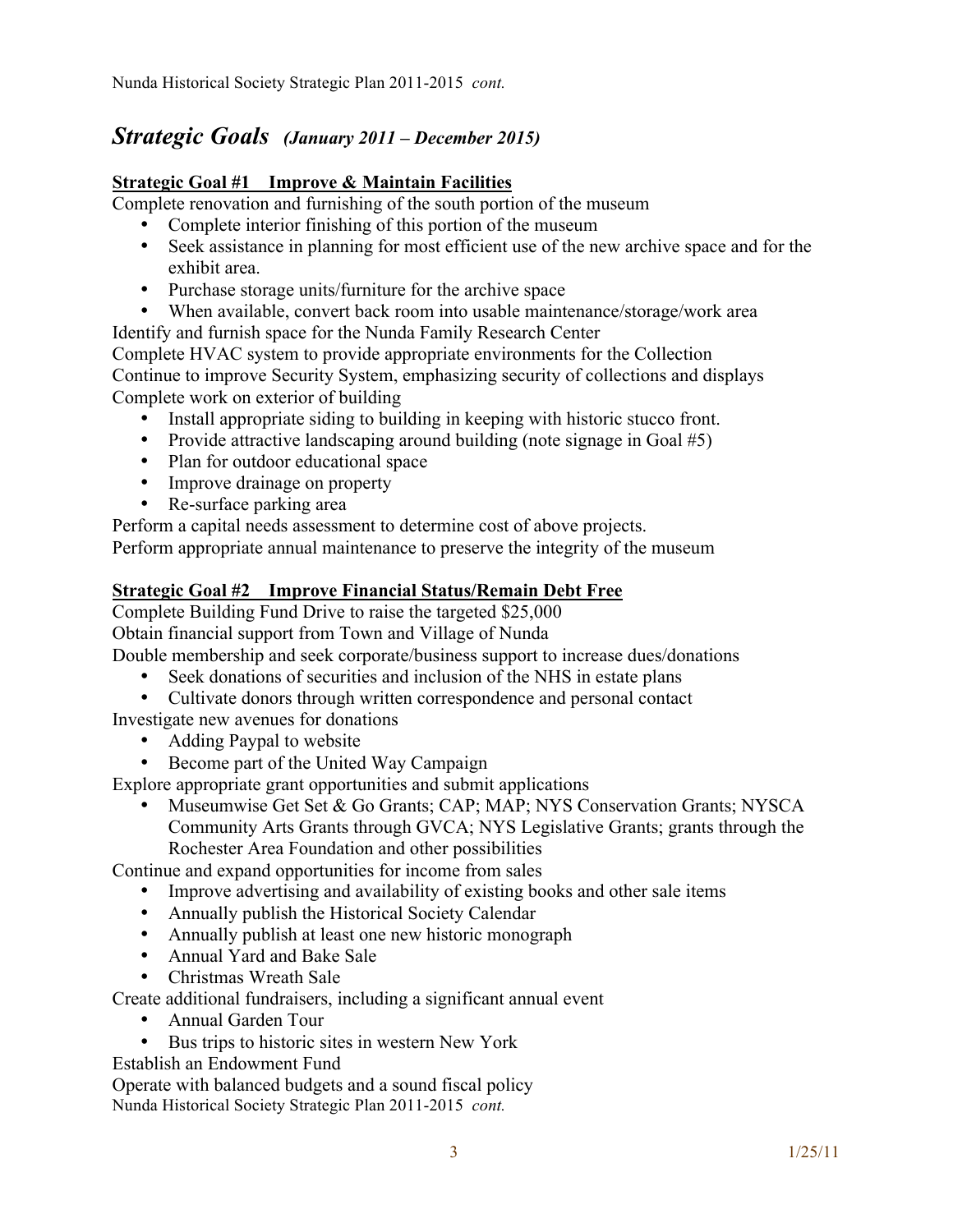Nunda Historical Society Strategic Plan 2011-2015 *cont.*

#### **Strategic Goal #3 Analysis of Collection/Improve Care and Access**

Review Collection Policy and Plan Utilize consultant to assess the Collection

• Apply for Conservation Assessment Program (CAP) Grant

• Purchase appropriate storage supplies and equipment

Establish filing and retrieval system in new archival space Create Electronic Catalog (retrieval system/tools for the public)

• Provide Past Perfect Training for volunteers

Review Collections in Support of Exhibits and Essential Stories

- Use Get Set Grant consultant to Reinterpret Collections
- Plan for Collection Growth
	- Cultivate donations from the community/acquaint people with our needs
	- Add Collections from present and recent past
	- Provide good continuity of historical resources/records (rich heritage, written records/documents from the community)

#### **Strategic Goal #4 Community Enrichment**

Create a Permanent Nunda Exhibit in new museum space

- Identify and tell the essential stories of Nunda
- Visit other museums for ideas/examples of displays
- Seek workshop/consultant to work with volunteers on this project
- Use electronic media/technology where appropriate (i.e. cell phone tour/interpretation and interactive displays)
- Obtain grant/donations to support the creation of this exhibit by professionals

Reconfigure the current display space to accommodate Revolving Displays

- Make use of the NHS Collection
- Make use of displays available from Museumwise and other museums

Provide quality programs and activities of historical interest

- Continue monthly programs (September through June) and seek feedback/input from audiences to determine interests and how programming can be improved
- Continue special programs concentrating on the history of Nunda and Dalton
- Continue biennial Nunda History Days that serve local school young people
- Continue to provide guided architectural/history tours of the village/town and investigate use of cell phones for tours
- Offer bus trips to historic sites in western New York
- Create Family History Days

Partner with schools and other local organizations to provide activities for young people

- Create School Resource Packages to loan to schools and teach teachers how to use them
- Support Scout troop badge programs and activities/ Eagle projects
- Support a young peoples' project in multigenerational genealogy of Nunda
- Offer community service opportunities

Facilitate research on the Nunda area

Promote the placement of historical markers/plaques in the Town of Nunda at appropriate

locations and on buildings, including dates on houses.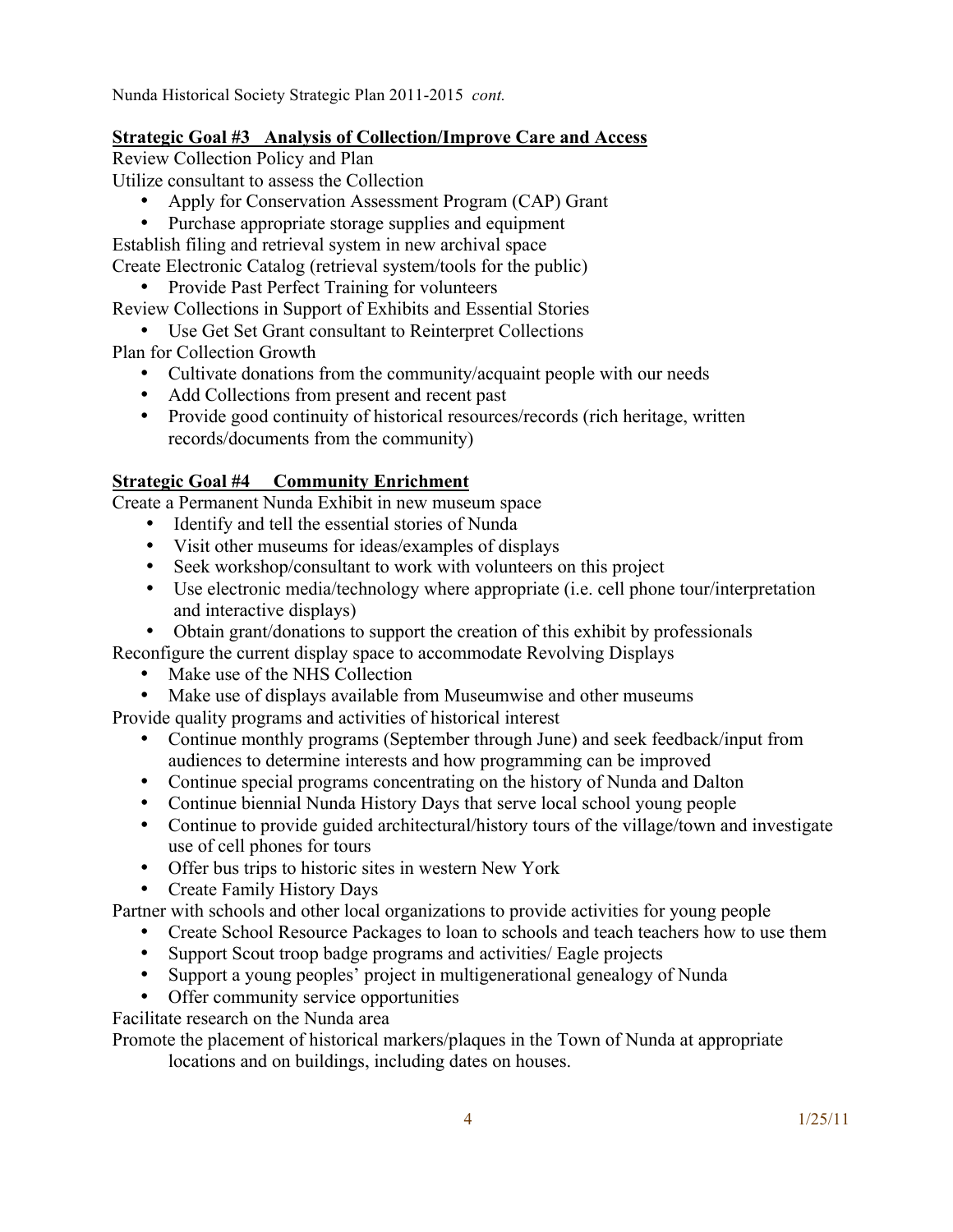Nunda Historical Society Strategic Plan 2011-2015 *cont.*

#### **Strategic Goal #4 Community Enrichment** *conti.*

Promote the placement of historical markers/plaques in the Town of Nunda at appropriate locations and on buildings, including dates on houses.

Continue to collaborate with and support other community groups (i.e. Friends of Nunda Cemeteries, The Oakwood Cemetery Association, the Keshequa Alumni Association, the Genesee Valley Mountain Dulcimer Club, the Nunda Chamber of Commerce, and the Friends of the Genesee Valley Greenway)

#### **Strategic Goal #5 Improve Communication/Marketing**

Develop a Marketing Strategy

• Assess demographics of membership and member benefits.

Continue publishing newsletter, calendar, and historic monographs

• Increase number of *Historic Nunda* newsletters to four issues/year, encourage members to elect electronic delivery, place printed issues in public places to market NHS.

Produce quality brochures/stationery for NHS and Museum

Maximize use of Area Media to induce Attendance and promote local history Retain current membership at 90% and increase total membership 10% each year

Interest current members and cultivate new members by increasing written correspondence and personal contact. Use electronic delivery where possible

Continue Web Site and consider potential additions to attract more viewers

Explore/Implement Social Media (facebook, blogs, twitter, listserv, and QR Code)

Maintain convenient open hours and remain flexible for researchers.

Create metrics to track museum performance

Participate in community events to promote the Society

Maintain NHS Displays in the Community.

- Continue Bulletin Boards at the Nunda and Dalton Post Offices
- Investigate providing displays (with or without objects) for the Bell Memorial Library and local schools.

Improve building signage (should be considered with landscaping in goal  $# 1$ )

Provide Multigenerational Services to the Community to increase Attendance and Membership

#### **Strategic Goal #6 Improve Effectiveness of Board/Volunteers**

Update By-Laws: include revised mission/vision; refine committee structure and definitions of tasks

Implement committees in By-Laws, dividing the workload of board members and other volunteers

Recruit and train more volunteers - emphasize need for technical, marketing, design, and writing skills and assign volunteers accordingly.

Be alert to involve new people and to transition them to Board positions.

Provide NHS office space for storage of records/organize and file records, maintain electronic copies whenever possible.